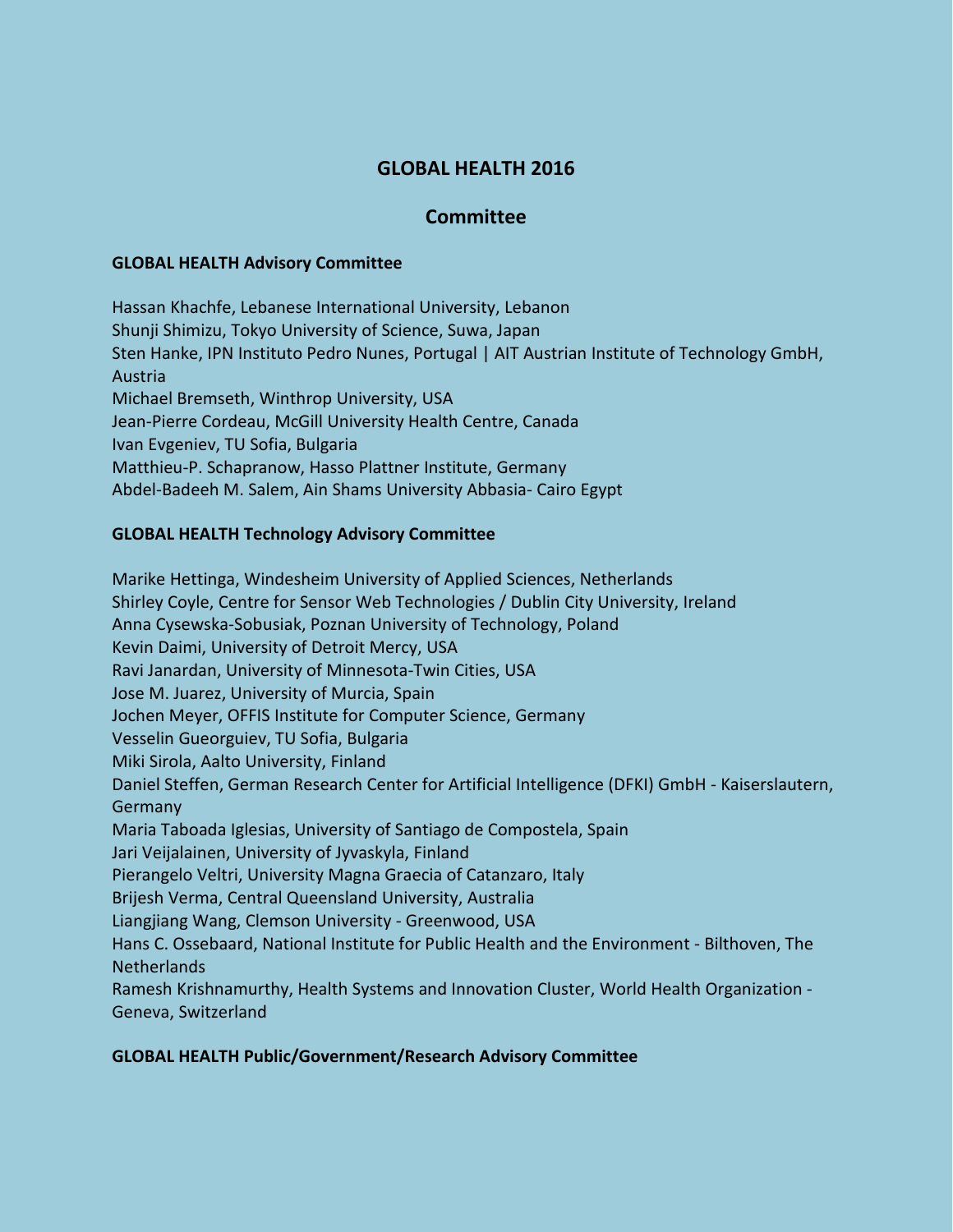Christopher Mayer, AIT Austrian Institute of Technology GmbH, Austria João Quintas, Instituto Pedro Nunes, Portugal Yoshikazu Seki, National Institute of Advanced Industrial Science and Technology (AIST) - Ibaraki, Japan Hrvoje Belani, Croatian Health Insurance Fund - Zagreb, Croatia Stefan J. Darmoni, Rouen University Hospital, France Chih-Lin Chi, University of Minnesota-Twin Cities, USA Siddhartha Jonnalagadda, Northwestern University, USA Bin Song, Oracle, Inc., USA Egon L. van den Broek, Utrecht University - Utrecht, The Netherlands Zhongming Zhao, Vanderbilt University / Medical Center, USA Hua Xu, Vanderbilt University/School of Medicine, The Netherlands

### **GLOBAL HEALTH 2016 Technical Program Committee**

Charlie Abela, University of Malta - Msida, Malta Sachiyo Aburatani, Computational Biology Research Center - National Institute of Advanced Industrial Science and Technology, Japan Giner Alor Hernández, Instituto Tecnológico de Orizaba - Veracruz, México Thierry Badard, Centre for Research in Geomatics - Laval University, Canada Caroline Barelle, MAAP/ Motion Analysis And Performance, France / National Technical University of Athens, Greece Hrvoje Belani, Croatian Health Insurance Fund - Zagreb, Croatia Veselka Boeva, Technical University of Sofia, Bulgaria Mounir Bousbia-Salah, Badji Mokhtar University - Annaba, Algeria Pamela Briggs, School of Life Sciences / Northumbria University, UK Sabin-Corneliu Buraga, "A. I. Cuza" University, Romania Rita Casadio, Biocomputing Group - University of Bologna, Italy Bolin Chen, University of Saskatchewan, Canada Dechang Chen, Uniformed Services University of the Health Sciences - Bethesda, USA Po-Hsun Cheng, National Kaohsiung Normal University, Taiwan Chih-Lin Chi, University of Minnesota-Twin Cities, USA Jim Cimino, University of Alabama at Birmingham, USA Meyrick Chow, Tung Wah College, Hong Kong Diane Cook, Washington State University, USA Michel Cotsaftis, LACSC/ECE - Paris, France Shirley Coyle, Centre for Sensor Web Technologies / Dublin City University, Ireland Anna Cysewska-Sobusiak, Poznan University of Technology, Poland Kevin Daimi, University of Detroit Mercy, USA Stefan J. Darmoni, Rouen University Hospital, France Lucio Tommaso De Paolis, University of Salento, Italy M. Jamal Deen, McMaster University - Hamilton, Canada Wolfgang Deiters, Fraunhofer Institute for Software and Systems Engineering ISST, Germany Steven A. Demurjian, University of Connecticut, USA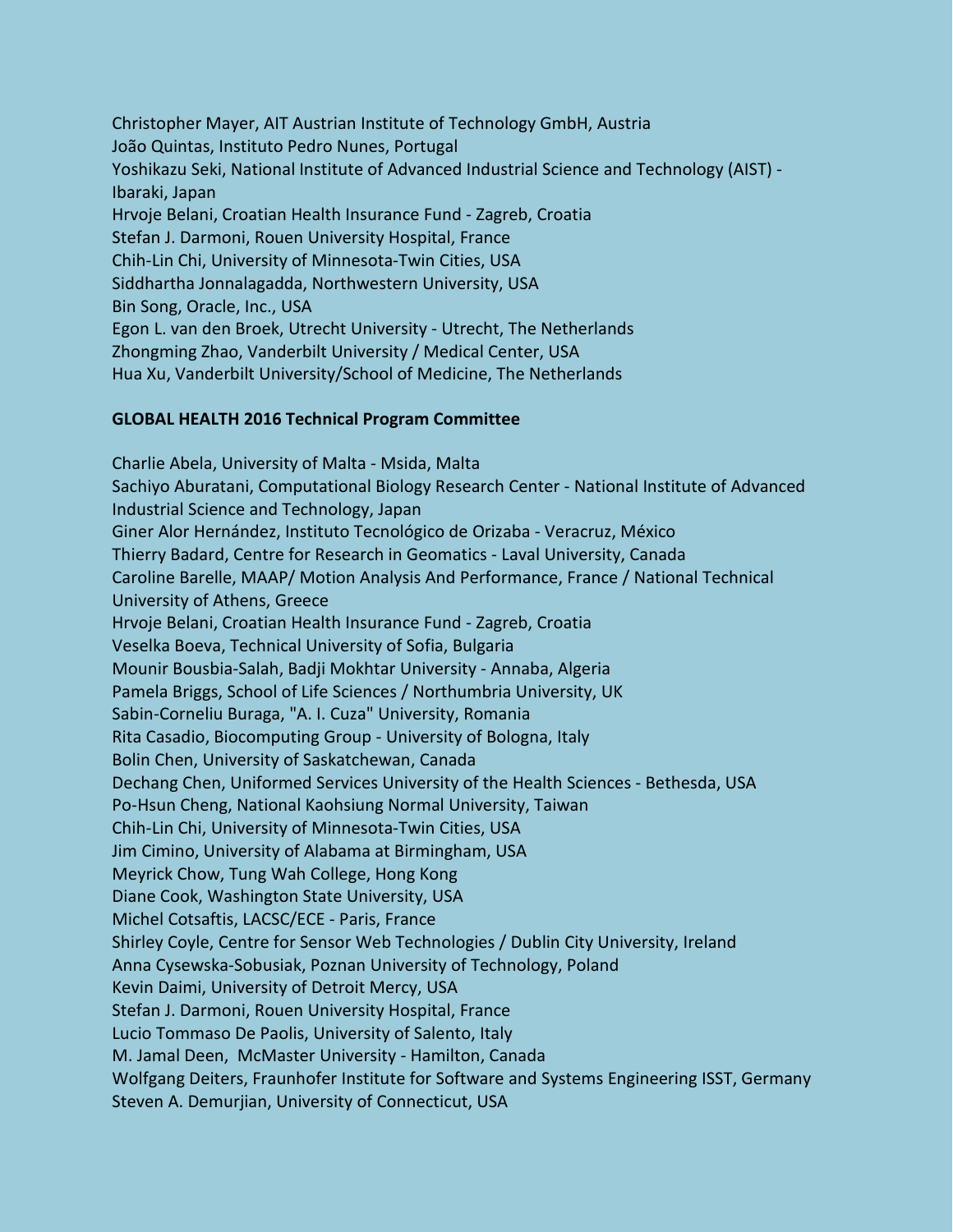Gayo Diallo, University of Bordeaux, France Elton Domnori, Epoka University - Tirana, Albania Julie Doyle, Dundalk Institute of Technology - Dundalk, Ireland Ye Duan, University of Missouri - Columbia, USA Marwan Dwairy, Cross-Cultural Researcher - Nazerat Ellit, Israel Zakaria Elberrichi, Djillali Liabes University, Algeria Frank Emmert-Streib, Tampere University of Technology, Finland Paul Fergus, Liverpool John Moores University, UK Carlos Fernández-Llatas, ITACA Institute - Universitat Politecnica de Valencia, Spain Aleksandra Fucic, Institute for Medical Research and Occupational Health - Zagreb, Croatia Xiaohing Gao, Middlesex University, UK Catherine Garbay, CNRS | Laboratoire d'Informatique de Grenoble, France Nuno M. Garcia, Lusophone University of Humanities and Technologies - Lisbon, Portugal Bela Genge, Petru Maior University of Tg. Mures, Romania Gersende Georg, Haute Autorité de Santé, Paris, France Heidi Gilstad, Faculty of Medicine - Norwegian University of Science and Technology (NTNU), Norway Sylvain Giroux, Université de Sherbrooke, Canada David Greenhalgh, University of Strathclyde, Scotland Yi-Ke Guo, Imperial College London, UK Kasper Hallenborg, The Maersk Mc-Kinney Moller Institute, Denmark Martha Harrell, Institute of Mathematical Physics (IMP) - Williamsburg, USA Harry Stewart Hochheiser, University of Pittsburgh, USA Vasant Honavar, Iowa State University - Ames, USA Dimitar Hristovski, Medical Faculty - University of Ljubljana, Slovenia Jun (Luke) Huan, The university of Kansas, USA Chun-Hsi Huang, University of Connecticut, USA Kun Huang, Ohio State University, USA Hannele Hyppönen, National Institute for Health and Welfare (THL), Finland Hamidah Ibrahim, Universiti Putra, Malaysia Yoshiro Imai, Kagawa University, Japan Ivan Evgeniev Ivanov, Technical University of Sofia, Bulgaria Ravi Janardan, University of Minnesota-Twin Cities, USA Siddhartha Jonnalagadda, Northwestern University, USA Jose M. Juarez, University of Murcia, Spain Youna Jung, Virginia Military Institute, USA Mehmed Kantardzic, University of Louisville, USA Ayten Karataş, Istanbul Technical University, Turkey Anastasia N. Kastania, Athens University of Economics and Business, Greece Okba Kazar, Biskra University, Algeria Hassan M. Khachfe, Lebanese International University, Lebanon Frank Klawonn, Helmholtz Centre for Infection Research - Braunschweig, Germany Peter Kokol, University of Maribor, Slovenia Hiroshi Kondoh, Tottori University | Tottori University Hospital, Japan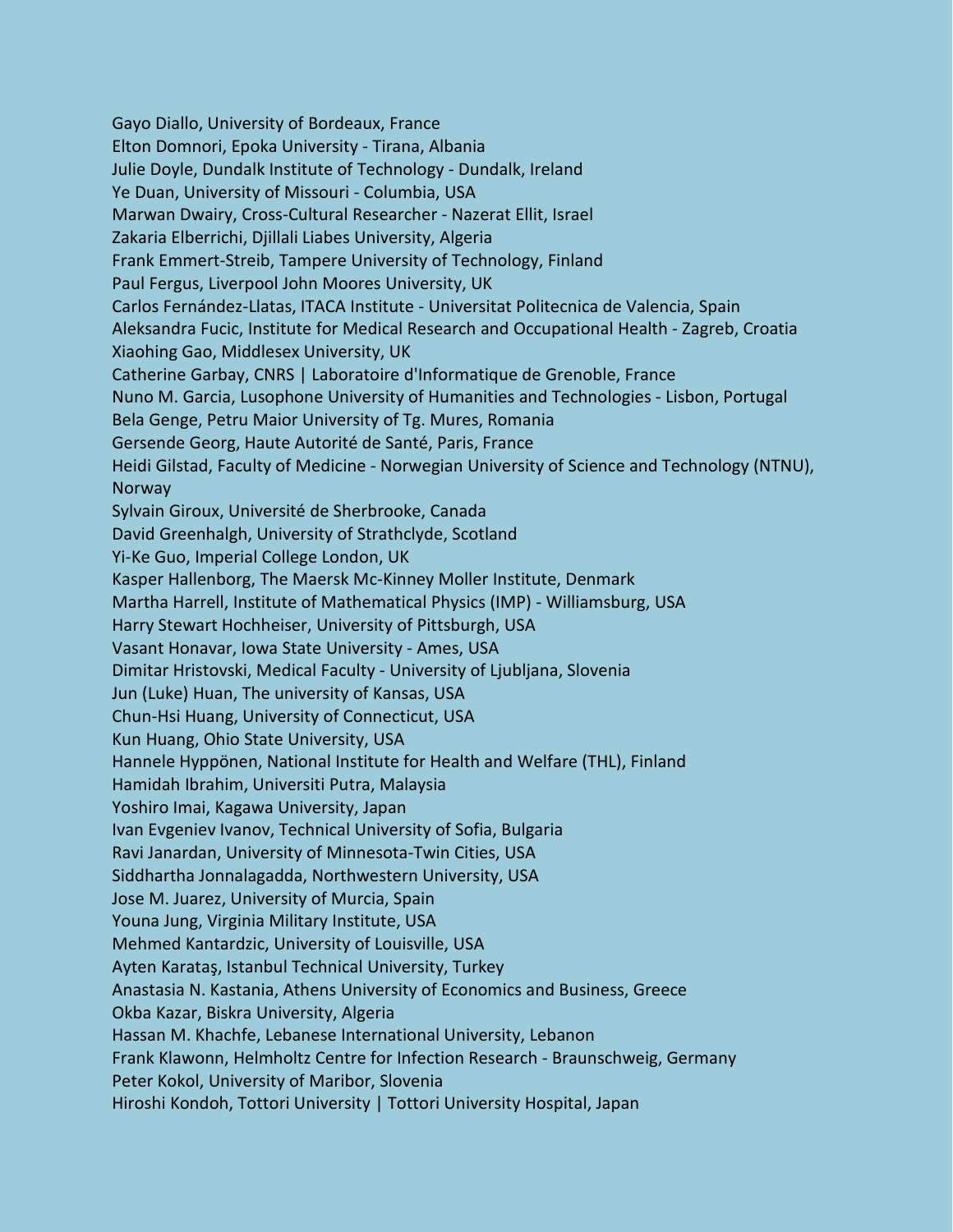Ramesh Krishnamurthy, Health Systems and Innovation Cluster, World Health Organization - Geneva, Switzerland Antonio Lanatà, University of Pisa, Italy Lenka Lhotska, Czech Technical University in Prague, Czech Republic Tao Li, Florida International University, USA Yaohang Li, Old Dominion University, USA Marius George Linguraru, Sheikh Zayed Institute for Pediatric Surgical Innovation, USA Igor Ljubi, University College for Applied Computer Engineering - Zagreb, Croatia Irvin Hussein López Nava, INAOE, Mexico Samia Loucif, ALHOSN University, UAE Emilio Luque, University Autonoma of Barcelona (UAB), Spain Zhiyuan Luo, Royal, Royal Holloway University of London, UK Malika Mahoui, IUPUI - Indianapolis, USA Stefano Mariani, Politecnico di Milano, Italy Roque Marin Morales, Universidad de Murcia, Spain Elio Masciari, ICAR-CNR, Italy Massimiliano Masi, Tiani "Spirit" GmbH, Austria Christopher Mayer, AIT Austrian Institute of Technology GmbH, Austria Sepideh Mazrouee, University of California - Los Angeles, USA Jochen Meyer, OFFIS Institute for Computer Science, Germany Christo El Morr, York University, Canada Kazumi Nakamatsu, University of Hyogo, Japan Hongbo Ni, Northwestern Polytechnical University, China Brendan O'Flynn, Tyndall National Institute, Ireland Michael Ochs, The College of New Jersey, USA Carlos Oberdan Rolim, Federal University of Rio Grande do Sul (UFRGS), Brazil Chika Oshima, Saga University, Japan Julien Penders, imec / Holst Centre, The Netherlands Marek Penhaker, VSB - Technical University of Ostrava, Czech Republic George Perry, The University of Texas at San Antonio, USA Cinzia Pizzi, University of Padova, Italy Miodrag Potkonjak, University of California - Los Angeles, USA David Riaño, Universitat Rovira i Virgili, Spain Carsten Röcker, Fraunhofer IOSB-INA, Germany Alejandro Rodríguez González, Centre for Biotechnology and Plant Genomics - UPM-INIA, Spain Marcos A. Rodrigues, Sheffield Hallam University, UK Seyed Ali Rokni, Washington State University, USA Alan Ruttenberg, School of Dental Medicine - University at Buffalo, USA Saqib Saeed, Bahria University Islamabad, Pakistan Maytham Safar, Focus Consultancy, Kuwait Antonio J. Salazar E., Institute for Systems and Computer Engineering - Biomedical Research Center, Portugal Abdel-Badeeh M. Salem, Ain Shams University Abbasia- Cairo Egypt Nickolas S. Sapidis, University of Western Macedonia, Greece